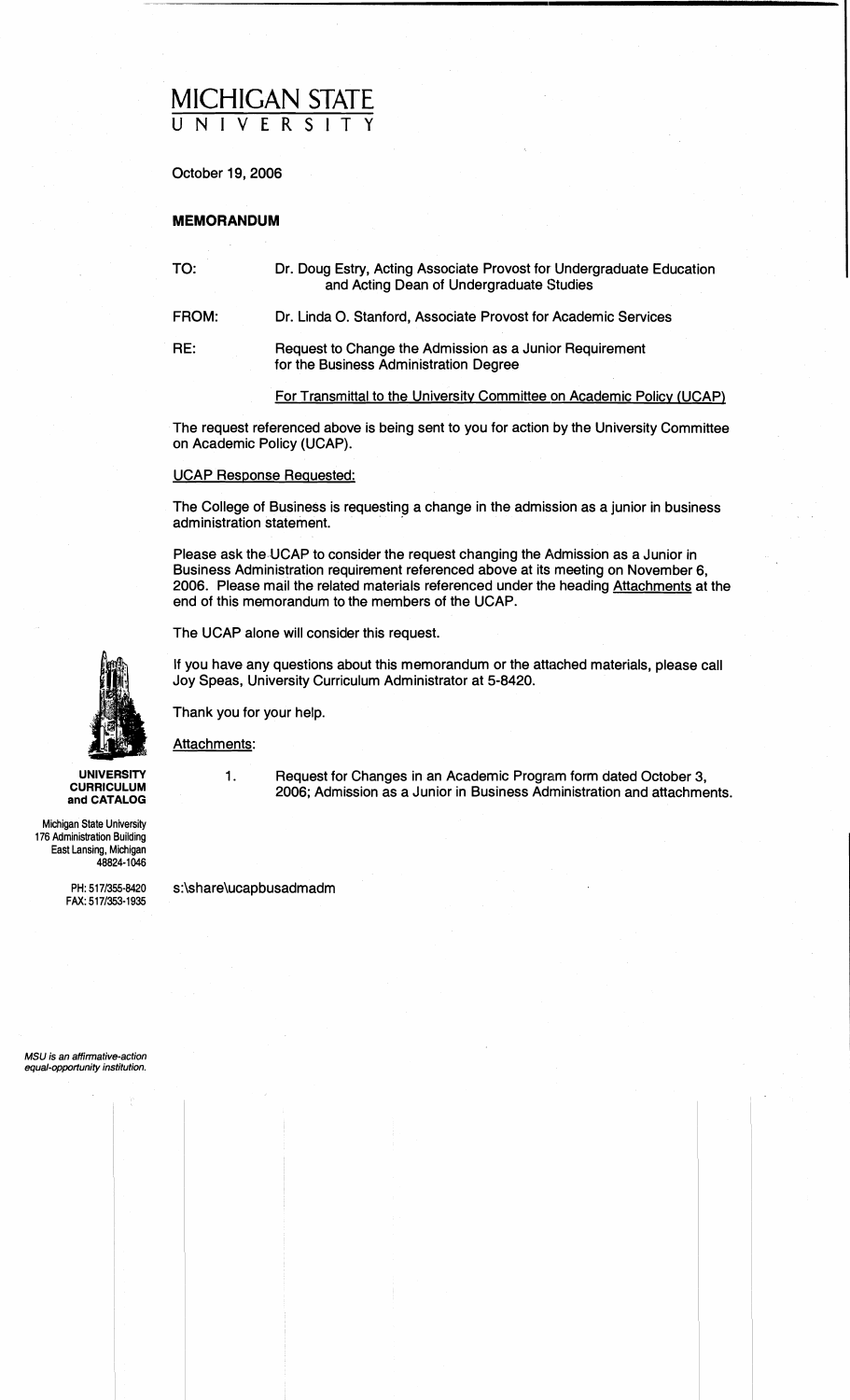DRAFT

Insert

 $\left( \begin{array}{c} \end{array} \right)$ 

### **Admission as a Junior in Business Administration**

Enrollments in the Broad College of Business are limited, and admission to the College is competitive. Those seeking admission must at least meet the criteria listed in Section I below, and will also be evaluated on the criteria listed in Section II.

#### Mmimum criteria for consideration for admission: I.

- $\setminus$ Completion of at least 56 credits acceptable to the Broad 1. College with a cumulative University grade- point average of at least 2.4000 and an academic record which meets the requirements of Academic Standing of Un-<br>dergladuate Students.
- Completion of at least four of the following core courses 2. (to include the subject areas of accounting, economics, and mathematics):

Mathematics 103 or 124, Economics 201 and 202, Accounting 201 and 202, Computer Science and Engineering 101.

To be considered for Fall Semester admission at junior З. standing (56 credits), a student must declare a business major preference by April 15 of the year for which admission is sought.

To be considered for Spring Semester, a student must declare a business major preference by November 15 of the year prior to the year for which admission is sought.

### II. **Criteria for admission:**

While a cumulative University grade-point average of 2.4000 is necessary to be considered for admission to<br>the College, it does not guarantee admission. Admission decisions are based primarily on cumulative University grade-point average and grades in the core courses listed above. Other factors such as major preference and diversity may also be considered.

1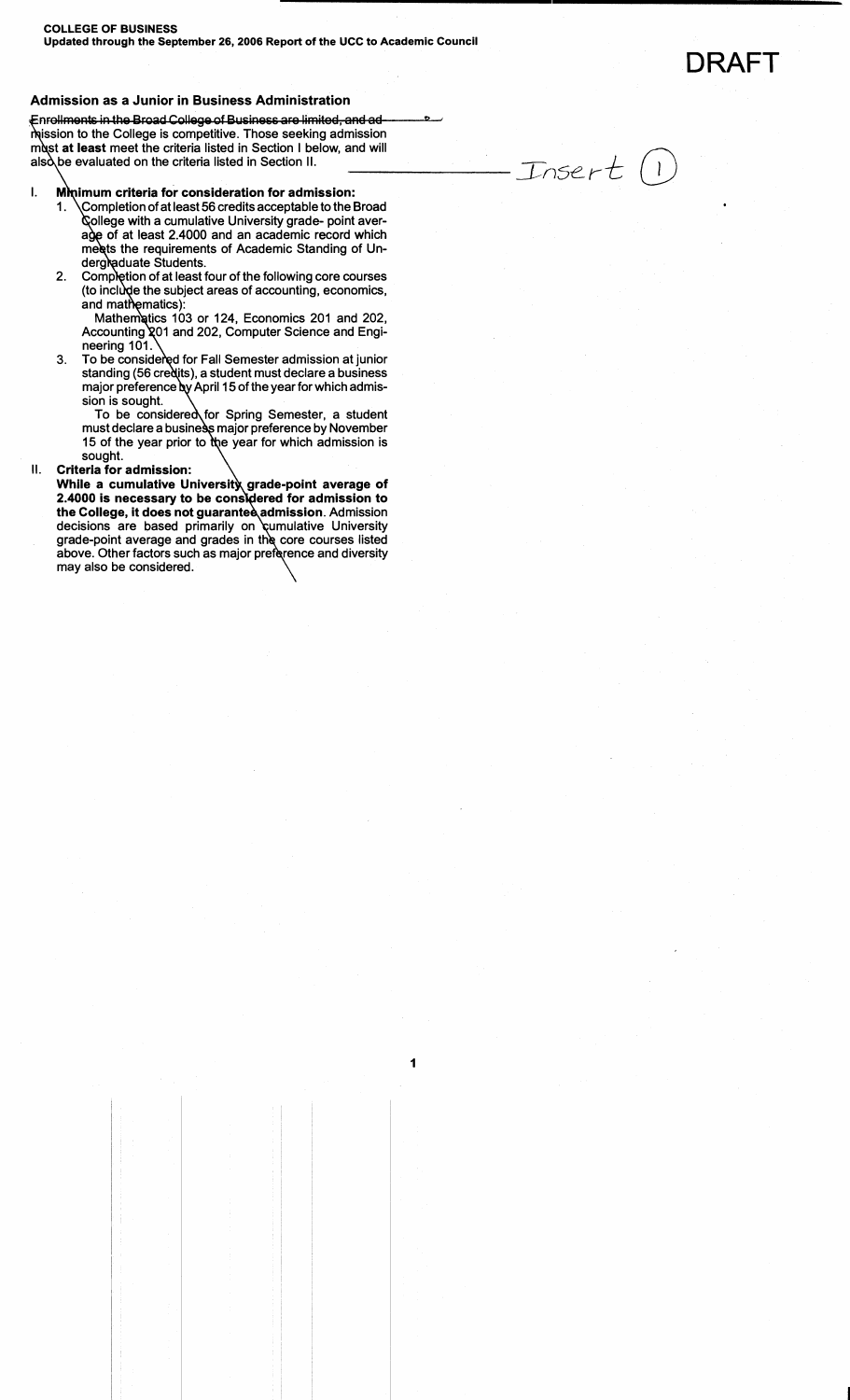Inser

Enrollment in the Broad College of Business is limited, and admission to the College is competitive. Criteria for admission are listed below.

- 1. Completion of 56 credits.<br>2. Completion of the followir
	- 2. Completion of the following core courses:
		- a. Mathematics 103 or 124<br>b. Economics 201 or 202
		- b. Economics 201 or 202<br>c. Accounting 201
		- Accounting 201
		- d. Accounting 202 or Computer Science and Engineering 101 or an additional Economics course from item 2. b. above.
- **3.** A student must declare a business major preference by April 15 for Fall semester admission or November 15 for Spring semester admission.
- **4.** Admission decisions are based primarily on cumulative University grade-point average and grades in every completed core course listed above. A holistic review of academic and non-academic factors and experiences may also be considered.

#### S:/share/apbusadm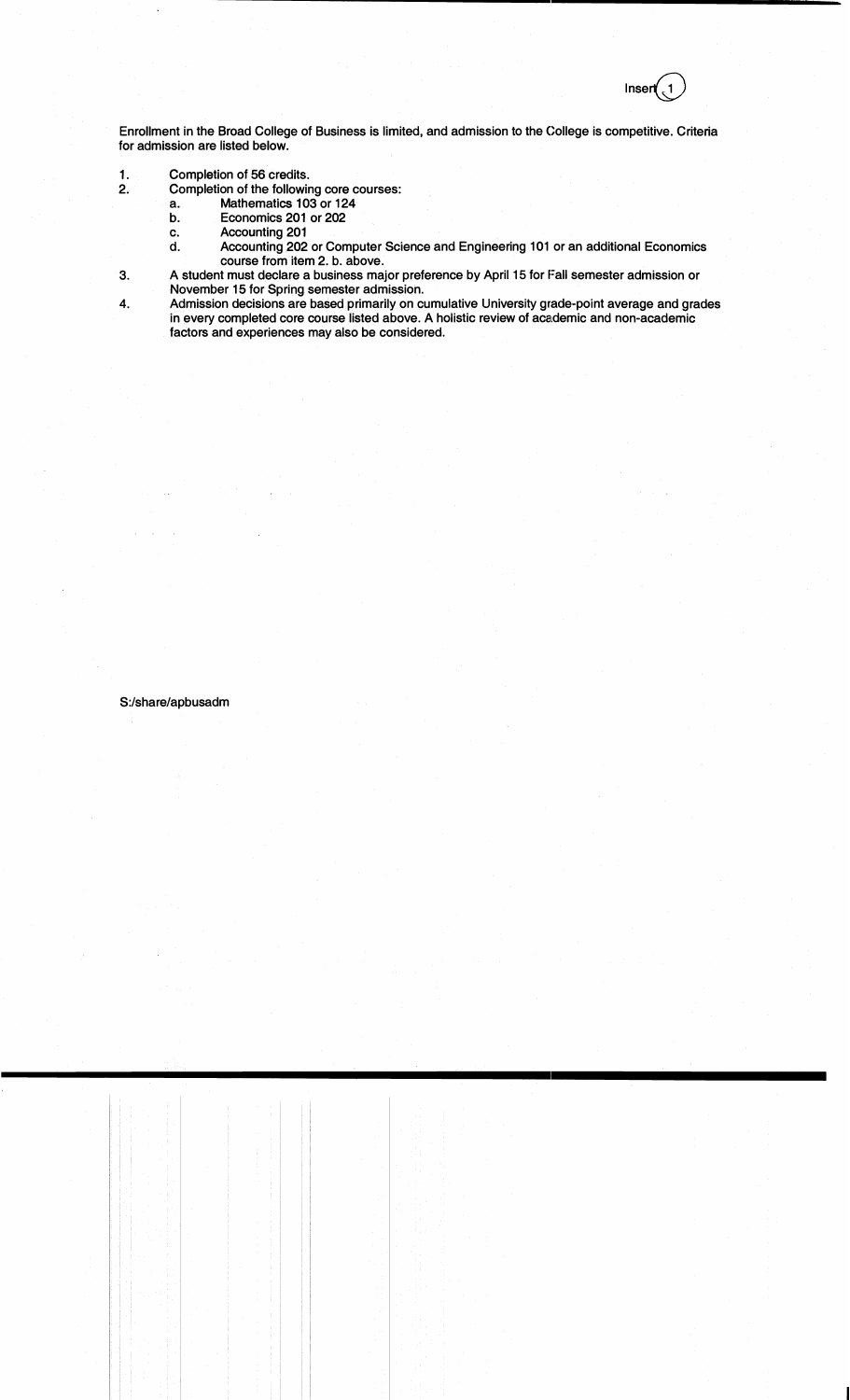## **REQUEST FOR CHANGES IN AN ACADEMIC PROGRAM**

Michigan State University<br>See instructions at *www.reg.msu.edu/Read/UCC/progchangeforminst.pdf.* Date  $\sqrt{0}/3$  of  $\sqrt{0}/3$ 

See instructions at **www.reg.msu.edu/Read/UCC/progchangeforminst.pd\$** Date **/C)** / *3* / 0 **<sup>6</sup>**

Submit this form to initiate (a) changes in a program which alter the degree requirements (including any kind of change in the courses required by the program), (b) a change in the administrative unit(s), (c) a change in the name of the program, andlor (d) a disbandment of any program. If substantial changes in the nature of the program are needed, submit a *Requestfor Changes in an Academic Program* form to discontinue the existing program and a *Request for o New Academic Program* form to initiate the new program. Follow the Guidelines for Implementation at **www.reg.msu.e&/ucc/guidelines.mp.** Information submitted on this form becomes a permanent part of the institutional record of this program.

Only the original copy of this form plus attachments should be sent to the Office of the Provost, Curriculum and Catalog, 176 Administration Building; copies will be distributed, as appropriate, to the Provost, the Teacher Education Council, University Committee on Academic Policy, University Graduate Council, and the University Committee on Curriculum. Electronic attachments should be sent to *ucc@msu.edu.* 

| 1.  | The Eli Broad College of Business<br>Department/School/College                                                                                                                     |                                                                                                                                          |                          |                                                   |                   |                       |  |
|-----|------------------------------------------------------------------------------------------------------------------------------------------------------------------------------------|------------------------------------------------------------------------------------------------------------------------------------------|--------------------------|---------------------------------------------------|-------------------|-----------------------|--|
| 2.  | 1056, 1267, 1069, 6001, 1264,<br>PRESENT STATUS (exactly as indicated in the current catalog):                                                                                     |                                                                                                                                          |                          |                                                   |                   |                       |  |
|     | Curriculum and Major Codes: 1237, 1328<br>Name of Program: All undergraduate programs (admission as a junior)                                                                      |                                                                                                                                          |                          |                                                   |                   |                       |  |
|     | Name of Degree: Accounting, Finance, GBA-Prelaw, Gen Mgt, Human Resource Mgt, Marketing, Supply Chain Mgt.                                                                         |                                                                                                                                          |                          |                                                   |                   |                       |  |
|     | Type of Program (check those that apply):                                                                                                                                          |                                                                                                                                          |                          |                                                   |                   |                       |  |
|     | a. L Major                                                                                                                                                                         |                                                                                                                                          |                          |                                                   |                   |                       |  |
|     | b. Specialization                                                                                                                                                                  |                                                                                                                                          |                          |                                                   |                   |                       |  |
|     | Certificate<br>$\mathbf{c}$ .                                                                                                                                                      |                                                                                                                                          |                          |                                                   |                   |                       |  |
|     | d. Online Off-Campus On-Campus                                                                                                                                                     |                                                                                                                                          |                          |                                                   |                   |                       |  |
|     | e.                                                                                                                                                                                 |                                                                                                                                          |                          |                                                   |                   |                       |  |
|     | Other (Specify)<br>f.                                                                                                                                                              |                                                                                                                                          |                          |                                                   |                   |                       |  |
|     |                                                                                                                                                                                    |                                                                                                                                          |                          |                                                   |                   |                       |  |
|     | **************************                                                                                                                                                         |                                                                                                                                          |                          |                                                   |                   |                       |  |
|     | CHANGE(S) REQUESTED:                                                                                                                                                               |                                                                                                                                          |                          |                                                   |                   |                       |  |
| 3.  | Type(s) of Change(s): Admission as a Junior in Business Administration change                                                                                                      |                                                                                                                                          |                          |                                                   |                   |                       |  |
|     |                                                                                                                                                                                    |                                                                                                                                          |                          |                                                   |                   |                       |  |
| 4.  | Discontinue program (see instruction 4).                                                                                                                                           |                                                                                                                                          |                          |                                                   |                   |                       |  |
|     | 5. Effective: Fall X Spring Summer, Year 2007 Students who will be affected by the proposed change(s): Students who will be admitted as a Junior in the Broad College              |                                                                                                                                          |                          |                                                   |                   |                       |  |
|     |                                                                                                                                                                                    |                                                                                                                                          |                          |                                                   |                   |                       |  |
|     | 6. Will the proposed change(s) have a negative impact on any students? $\mathbb{N}^{\mathbb{C}}$ If so, which ones? Describe the impact and explain                                |                                                                                                                                          |                          |                                                   |                   |                       |  |
|     | what accommodations will be made.                                                                                                                                                  |                                                                                                                                          |                          |                                                   |                   |                       |  |
|     | 7. Reason(s) for change(s): This will allow for consideration of both academic and non-academica holistic review (not<br>just grade point)                                         |                                                                                                                                          |                          |                                                   |                   |                       |  |
|     | 8. Source of budget for the program change(s): internal reallocation, ____ college reallocation, ____ new funds. N/A                                                               |                                                                                                                                          |                          |                                                   |                   |                       |  |
| 9.  | Are projected costs _____ much higher, ______ about the same, or _______ lower than other programs in your unit? NMICHIGAN STATE UNIVERSITY                                        |                                                                                                                                          |                          |                                                   |                   |                       |  |
| 10. | How many additional staff will be required? home Indicate who will provide the primary instruction and the names of <b>Ref</b> $\subseteq$ $\mathbb{F} \setminus \subseteq$ $\Box$ |                                                                                                                                          |                          |                                                   |                   |                       |  |
|     | department/schools/colleges. Describe any external professional linkages (industry, government, etc.) $N/A$                                                                        |                                                                                                                                          |                          |                                                   |                   |                       |  |
|     |                                                                                                                                                                                    |                                                                                                                                          |                          |                                                   | $\Omega \Gamma T$ | 9,700                 |  |
| 11. |                                                                                                                                                                                    |                                                                                                                                          |                          |                                                   |                   |                       |  |
| 12. | Will additional library materials be required? $N\ddot{o}$ Approximate cost \$ Source of funds                                                                                     |                                                                                                                                          |                          |                                                   |                   |                       |  |
| 13. | Will additional space be required? $No$ Type and approximate amount $\Box$                                                                                                         |                                                                                                                                          |                          |                                                   |                   | OFFICE OF THE PROVOST |  |
| 14. | Attach the information requested in Instruction 7.                                                                                                                                 |                                                                                                                                          |                          |                                                   |                   |                       |  |
|     |                                                                                                                                                                                    |                                                                                                                                          |                          |                                                   |                   |                       |  |
|     | 15. Approved (see Instruction 15):                                                                                                                                                 | 16.                                                                                                                                      |                          | Reviewed by Others Affected (see Instruction 16): |                   |                       |  |
|     |                                                                                                                                                                                    |                                                                                                                                          |                          |                                                   |                   |                       |  |
|     | *Chairperson, Initiating Department or School                                                                                                                                      |                                                                                                                                          | Name                     |                                                   |                   |                       |  |
|     | Denny Mc Naua                                                                                                                                                                      |                                                                                                                                          |                          |                                                   |                   |                       |  |
|     | Chairperson College Cupriculum Committee                                                                                                                                           |                                                                                                                                          | Position                 |                                                   |                   |                       |  |
|     | *Bean, College                                                                                                                                                                     |                                                                                                                                          |                          |                                                   |                   |                       |  |
|     |                                                                                                                                                                                    |                                                                                                                                          | $\overline{\text{Unit}}$ |                                                   |                   |                       |  |
|     |                                                                                                                                                                                    |                                                                                                                                          |                          |                                                   |                   |                       |  |
|     | Provost                                                                                                                                                                            |                                                                                                                                          |                          |                                                   |                   |                       |  |
|     | *Signature means that the request is approved and that budgetary support is available or has been requested through normal administrative channels.                                |                                                                                                                                          |                          |                                                   |                   |                       |  |
|     |                                                                                                                                                                                    |                                                                                                                                          |                          |                                                   |                   |                       |  |
| 17. | Date Approved:                                                                                                                                                                     |                                                                                                                                          |                          |                                                   |                   |                       |  |
|     | Teacher Education Council                                                                                                                                                          |                                                                                                                                          |                          |                                                   |                   |                       |  |
|     |                                                                                                                                                                                    |                                                                                                                                          |                          |                                                   |                   |                       |  |
|     | University Committee on Curriculum                                                                                                                                                 | Academic Council<br><u> 1980 - John Stein, markin film ar yn y brenin y brenin y brenin y brenin y brenin y brenin y brenin y brenin</u> |                          |                                                   |                   |                       |  |
|     | December, 2003                                                                                                                                                                     |                                                                                                                                          |                          |                                                   |                   |                       |  |
|     |                                                                                                                                                                                    |                                                                                                                                          |                          |                                                   |                   |                       |  |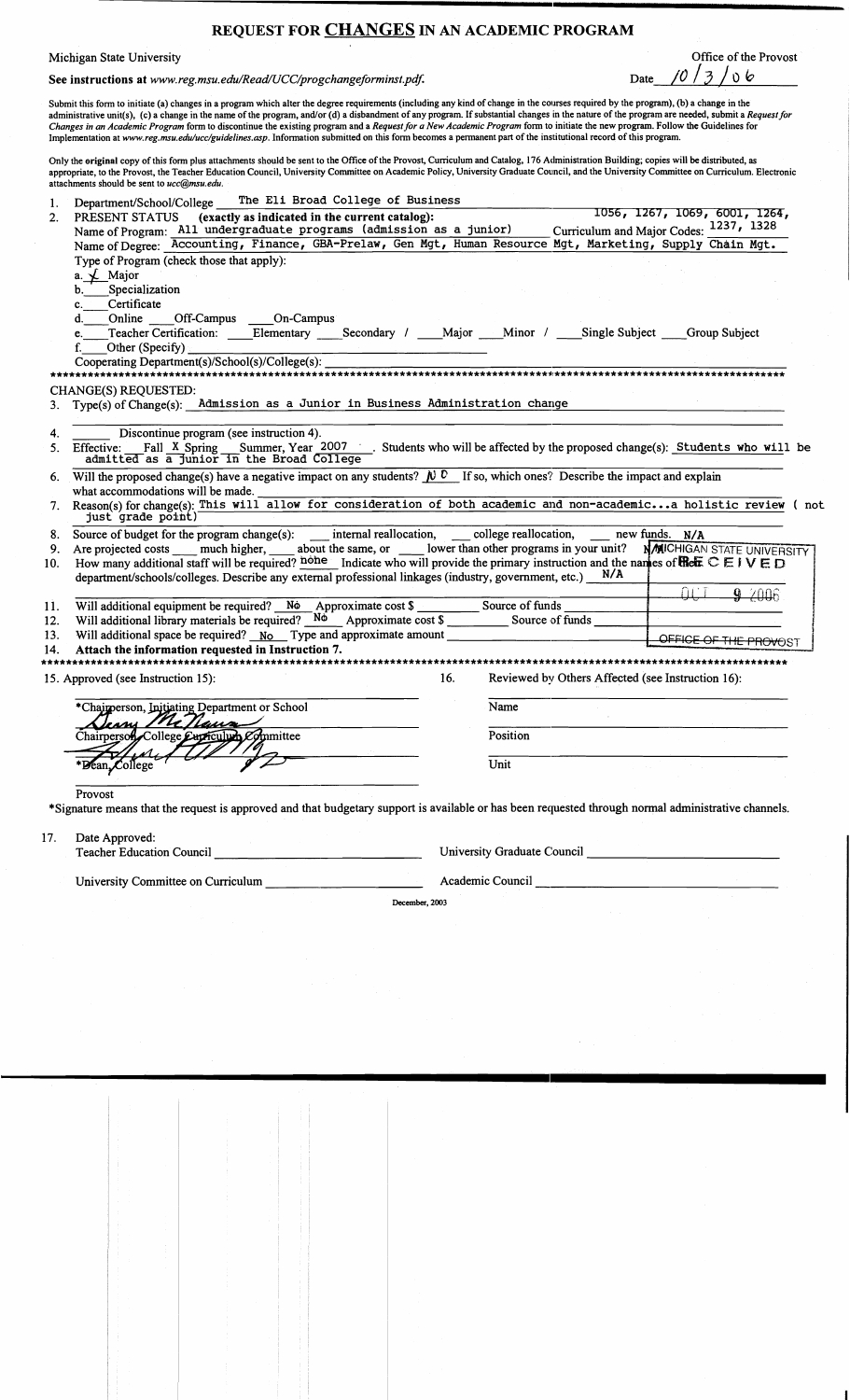The faculty of The Eli Broad College of Business and The Eli Broad Graduate School of Management at Michigan State University is dedicated to continuous quality improvement in all of its activities. To that end, the faculty has adopted the following:

#### **Core Vision**

To be globally recognized for creating and disseminating leading-edge knowledge for business students, leaders and professionals.

#### **Mission Statement**

The mission of the Eli Broad College of Business and the Eli Broad Graduate School of Management at Michigan State University is to excel in the education and development of business leaders and in the creation and dissemination of knowledge, leading to national and international prominence for our core businesses: MBA programs, undergraduate programs, research and doctoral programs, and executive programs.

### **UNDERGRADUATE PROGRAMS**

Undergraduate students are required to complete a core curriculum that exposes them to diverse subjects and develops a well-rounded business background. Within the undergraduate program, area requirements include writing, mathematics, integrative studies, basic disciplines and functional fields in business, and elective courses enhancing a student's course of study. An important component of the business curriculum is the major field of concentration, which is selected by each student upon admission to the Broad College. Students are strongly encouraged to meet with their academic advisor to discuss major fields of concentration, electives, study abroad, community service, work experience and leadership development opportunities.

Students completing undergraduate programs in the Broad College receive the Bachelor of Arts degree.

#### **Freshmen**

Individuals meeting the general University requirements for admission shown in the Undergraduate Education section of this catalog are enrolled in the Undergraduate University Division, but may declare a major preference in the Broad College.

### Admission as a Junior in Business Administration

Enrollments in the Broad College of Business are limited, and admission to the College is competitive. Those seeking admission must at least meet the criteria listed in Section I below, and will also be evaluated  $\partial_{\Omega}$  the criteria listed in Section II.

Minimum criterià for consideration for admission: Ι.

- Completion of at least 56 credits acceptable to the Broad  $1_{-}$ College with a dumulative University grade- point average of at least  $24000$  and an academic record which meets the requirements of Academic Standing of Undergraduate Students.
- Completion of at least four of the following core courses  $2.$ (to include the subjectureas of accounting, economics, and mathematics):<br>Mathematics 103 or  $\chi$ 4, Economics 201 and 202,

Accounting 201 and 202, Computer Science and Engineering 101.

To be considered for Fall Semester admission at junior  $\mathbf{3}$ standing (§6 credits), a student must declare a business major preference by April 15 of the year for which admission is sought.

To be considered for Spring Semester, a student must declare a business major preference by November 15 of the year prior to the year for which admission is sought.

#### $\mathbf{II}$ Criteria for admission

While a cumulative University grade-point average of 2.4000 is necessary to be considered for admission to the College, it does not guarantee admission. Admission<br>decisions are based primarily on cumulative University grade-point average and grades in the core courses listed shove. Other factors such as major preference and diversity<br>may also be considered.

#### **Admission as a Junior in Hospitality Business**

For information about the admission requirements for the Bachelor of Arts degree in Hospitality Business, refer to the statement on the The School of Hospitality Business.

#### **Academic Standards and Policies**

A **Policy Statement for Undergraduate Students** is mailed to each student with the notice of admission as a junior and is available in the Broad College Undergraduate Programs Advisement Center, Room 332 Eppley Center. Each student is responsible for knowing and adhering to these College policies.

In the Broad College, the student's faculty academic adviser plays a major role in developing a student's academic program. Students should discuss the major field of concentration requirements with their faculty adviser at the beginning of the junior year. It is important for each student to take a proactive approach in selecting the area of concentration. At the onset of the senior year, the student is advised to visit the Broad College Undergraduate Programs Advisement Center for a careful review of his or her progress, and to plan a program for the senior year. Responsibility for meeting graduation requirements rests with the student.

#### **Graduation Requirements for the Bachelor of Arts Degree**

1. The University requirements for bachelor's degrees as described in the Undergraduate Education section of the catalog.

The completion of Mathematics 103 and 124 [referenced in item 2. a. below] may also satisfy the University mathematics requirement.

- CREDITS 2. The requirements for the BUSINESS CORE PROGRAM that wnsistsof: ............................................... 54
	- All of the following courses (51 credits):<br>ACC 201 Principles of Financial Acc<br>ACC 202 Principles of Management ACC 201 Principles of Financial Accounting ................3<br>ACC 202 Principles of Management Accounting ...........3 BUS 309 Busines:, Information Systems and Technology. . 3 CSE 101 Computing Concepts and Competencies ...... .3 EC 201 Introduction to Microeconomics ............. .3 EC 202 lntroducltion to Macroeconomics. ............ .3 FI 31 1 Financial Management .................... .3 GBL 395 Law. Pulgic Policy, and Business. ........... .3 MGT 315 Managing Human Resources and Organizational<br>MGT 452 5 Behavior Behavior .............................. 3 MGT 409 Business Policy and Strategic Management. .... 3 MSC 300 Managelrial Marketing.. ................... .3 MSC 303 lntroducltion to Supply Chain Management. .... .3 MSC 317 Quantitative Business Research Methods ..... .3 MTH 103 College Algebra.. ........................ .3 MTH 124 Survey **tf** Calculus with Applications 1. ......... 3 ST 315 Introduction to Probability and Statislics for Business. .................. .3 One additional Economics courseatthe 300-400 level (3 credits).

Students who pass a waiver examination will not be required to complete Computer Science and Engineering 101.

GBL 395H Law. Public Pdicy, and Business--Honors (W) may be substituted for General Business and Business Law 395. Ac-

1